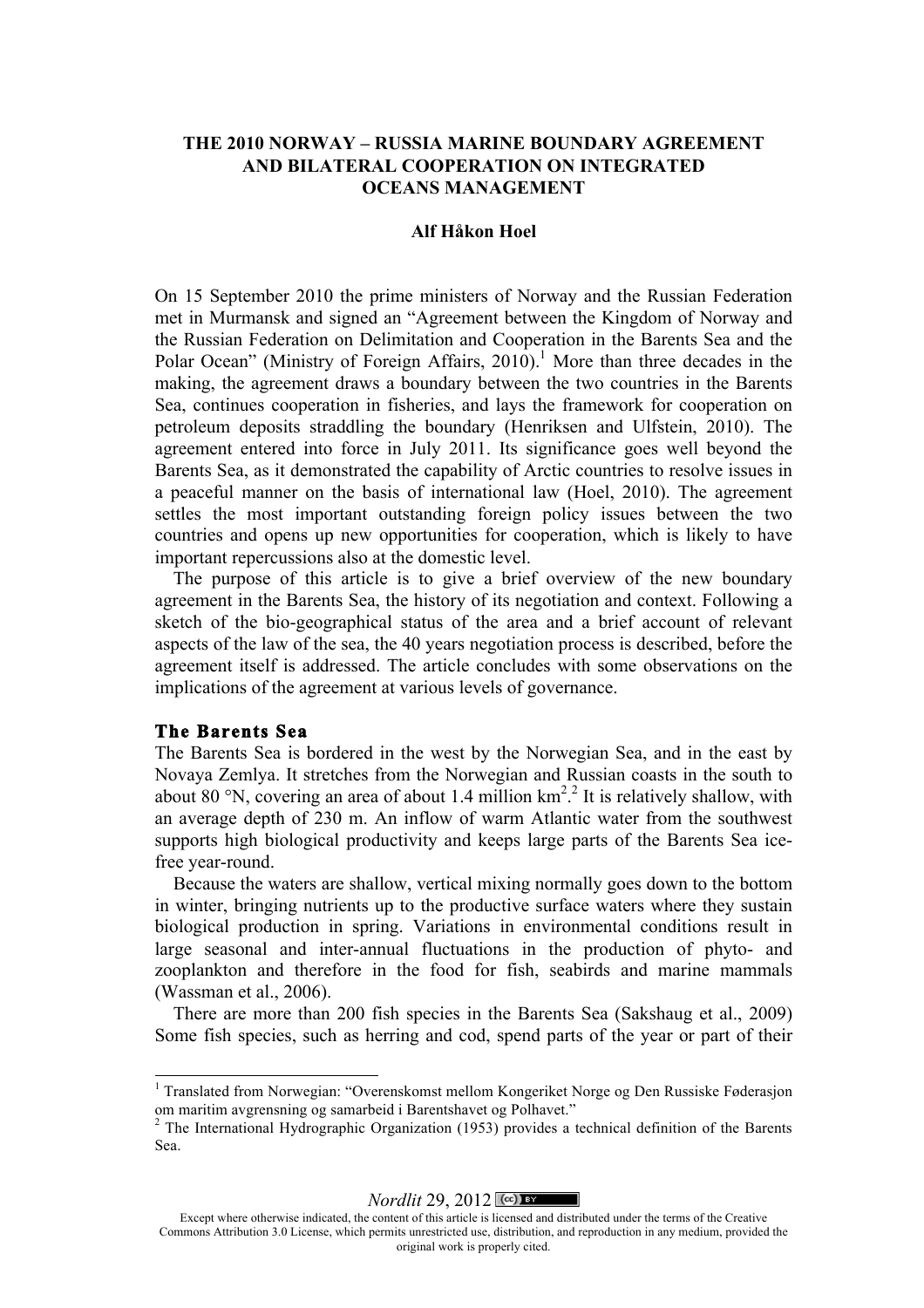life cycle in the Barents Sea and the rest along the Norwegian mainland coast and in the Norwegian Sea. For polar cod and capelin, the Barents Sea is a spawning ground, nursery area and feeding area.

The high production of plankton and fish in the Barents Sea supports about 25 million birds, one of the largest seabird colonies in the world. A number of marine mammals forage in the Barents Sea and calve in temperate waters further south, while others spend their whole lives in the Arctic. About 3000 marine species have been recorded in the Barents Sea.

The main commercial activity in the Barents Sea is fisheries. Important fisheries include Northeast Arctic cod, Northeast Arctic haddock, capelin, herring, tusk, ling, wolf-fish, deep-sea redfish, Northeast Atlantic Greenland halibut and shrimp and king crab. Fisheries in the Barents Sea are dominated by Norway and Russia with some catches taken by third countries. Most fisheries are sustainable (Sunnanå, 2011).

*Petroleum*-related activities are growing. Seismic surveys and exploration drilling for oil and gas began in 1980. Up to 2011, about 90 wells have been drilled (Petroleum Directorate, 2011, 32). Discoveries are mainly gas, but also some oil has been found. The Barents Sea North of 74° 30' is not open for petroleum prospecting.

## **International law and marine boundary delimitation**

International ocean law specifies the rules for how the oceans and the natural resources there are to be divided. The 1982 Law of the Sea Convention, $3$  which was negotiated during the third United Nations Conference on the Law of the Sea (1974- 1982), came into force in 1994; more than 160 countries have ratified the treaty.<sup>4</sup> Other important treaties in the context of ocean delimitation include the 1958 Continental Shelf Convention (in force since 1964).

The provisions of the law of the sea stipulate who can decide what where. A significant aspect of the development of ocean law over the decades is the extension of coastal state jurisdiction. The 1982 Convention establishes that coastal states have sovereign rights over natural resources in a 200-nautical mile (370-kilometer) Exclusive Economic Zone (EEZ), calculated from baselines running along the coast. In the EEZ, the coastal states have sovereign rights over natural resources and can decide how these resources are to be managed and used (Churchill and Lowe, 1999). These rights on the part of coastal states are balanced with duties to manage resources sustainably and to cooperate with other countries to this end.

Beyond the EEZ are the high seas. Here, the basic principle is the freedom of the high seas. It is the flag state that has jurisdiction over vessels operating here.

Important to the issue of delimitation, the 1982 Convention makes a distinction between the water column and the continental shelf. Coastal state jurisdiction over the water column ends at the 200- mile boundary. Its jurisdiction on the continental shelf, however, extends to where the continental shelf meets the deep seabed. Where the continental shelf goes beyond 200 nautical miles, coastal states have to submit

<sup>&</sup>lt;sup>3</sup> United Nations Convention on the Law of the Sea, Montego Bay 10 December 1982. See: See: http://www.un.org/Depts/los/index.htm. <sup>4</sup>

http://www.un.org/Depts/los/reference\_files/chronological\_lists\_of\_ratifications.htm#The%20United %20Nations%20Convention%20on%20the%20Law%20of%20the%20Sea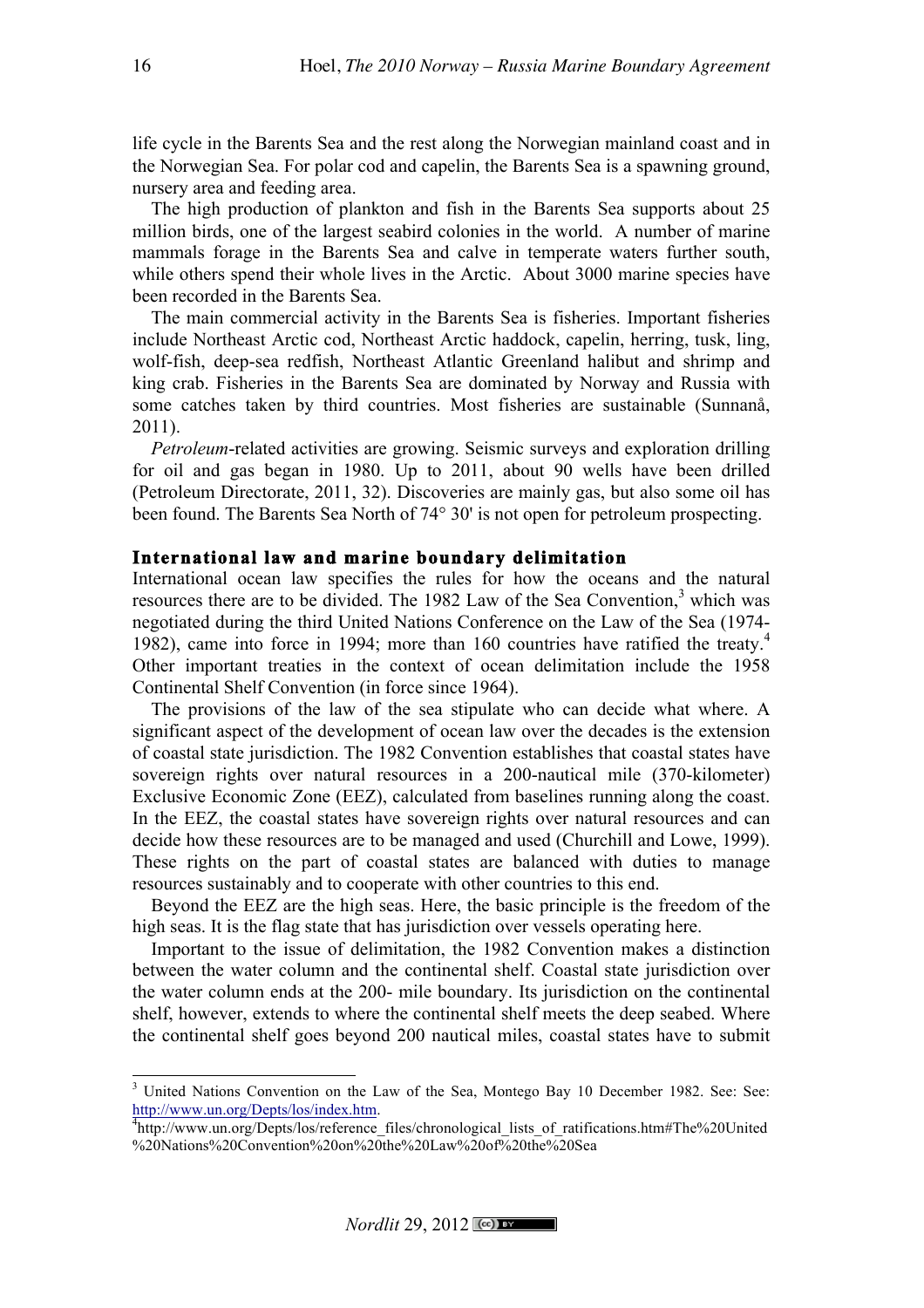information on the outer limits of the continental shelf to the Continental Shelf Commission set up by the 1982 Convention. The Commission makes recommendations to coastal states on matters related to the establishment of those outer limits.

In drawing the marine boundaries between countries, the basic rule of international law is that delimitation shall be by agreement between the interested states. In the absence of such an agreement, certain rules apply: the 1958 Continental Shelf Convention requires boundaries to be based on an equidistance principle. The subsequent 1982 Convention establishes that boundary solutions are to be "equitable". Exactly what "equitable" means is unclear, but state practice and cases before international judiciaries<sup>5</sup> indicate that, between opposing coasts, an equidistance line modified by geographical circumstances is the basic rule for diving ocean territories.

### **Drawing the boundary**

The land boundary between Norway and Russia was concluded in 1826 (Nielsen,  $2005$ .<sup>6</sup> The first, initial steps towards a marine boundary between Norway and the then Soviet Union was taken in 1957 by an agreement on the marine boundary in the inshore area of Varangerfjord (Ministry of Foreign Affairs, 2007).

The discussions between the two countries on a marine boundary in the Barents Sea were initiated by Norway in 1970, aiming for a delimitation of the continental shelf in the Barents Sea. Formal talks between the two countries were taking place from 1974 onwards (Ministry of Foreign Affairs, 2010, 2), with varying degrees of intensity. With the developments in international ocean law during the 1970´s and the establishment of Exclusive Economic Zones by Norway in 1977 and the Soviet Union the following year, the talks also came to include also a boundary for the EEZ (water) and not only the continental shelf.

The two countries had different ideas for how the boundary line should be drawn (Tresselt, 1988): Norway's position was that the boundary line should to be drawn according to the equidistance principle laid down in the 1958 Continental Shelf Convention, with the boundary in equal distance from the land areas on each side. The Soviet Union advocated a boundary drawn according to the sector principle, along a meridian from the end point of the land boundary between the two countries to the North Pole, with adjustments in the Svalbard area.<sup>7</sup>

The resulting disputed area, to the east of the sector line and to the west of the equidistance line, was 175 200 km2, running from the outer limit of the territorial waters, between Svalbard and Novaya Zemlya and into the Arctic Ocean (figure 1).

<sup>5</sup> Such as the International Court of Justice or the International Tribunal on the Law of the Sea. The

Law of the Sea Convention establishes the latter.<br><sup>6</sup> It has remained in force since, except for the period 1920 - 1945 when Finland established a corridor between the two.

In 1926, the Soviet Union declared all territories to the north of the Soviet Union up to the North Pole as belonging to the Soviet Union. The claim was bounded in the west by a line running along the 32°04′ east meridian, adjusted to 35° East between 74 and 81° North, in order to include islands of the Svalbard archipelago which were under Norwegian sovereignty by the 1920 Svalbard Treaty.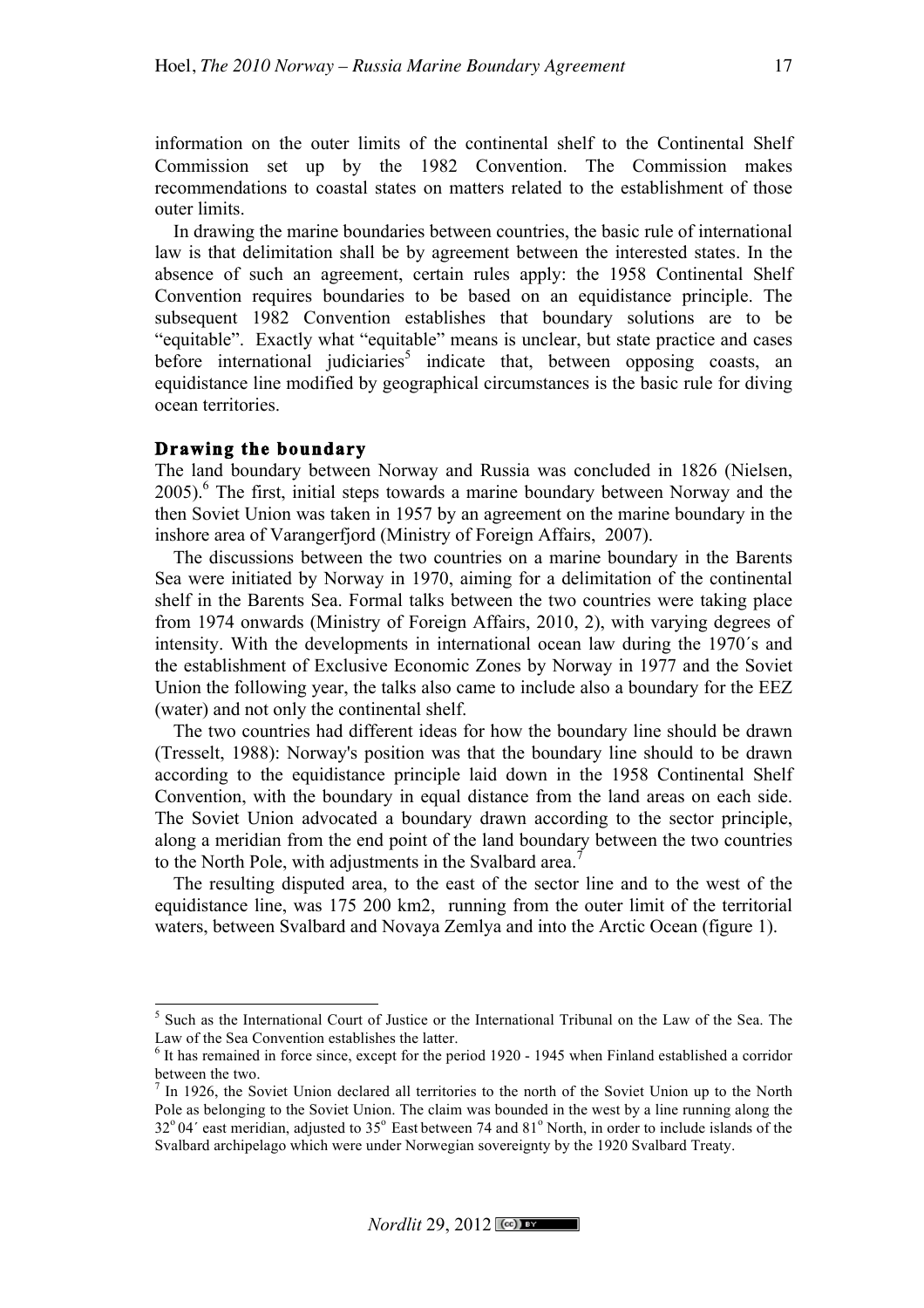



In absence of a boundary, there was a need for arrangement for the enforcement of fisheries regulations towards third countries in the disputed area. Norway and the Soviet Union could enforce regulations towards their own vessels. But in order to exercise control over the fishery from vessels from third countries, it was necessary to establish an arrangement where Norway enforced regulations towards third countries it had licensed, and Russia likewise. A so-called "Grey Zone" of 67 000 km2 was established for this purpose. The arrangement was heavily criticized in Norway for being unbalanced in favor of the Soviet Union (Østreng, 1982).<sup>8</sup>

Also, in the northeastern part of the Barents Sea a large area of 55 000 km2 remained outside the EEZs of the two countries. These waters are high seas, beyond the jurisdiction of the two coastal states. Fisheries in this "Loophole" have been nearly non-existent, except during the 1990s when a substantial cod fishery took place for about 5 years. It was terminated through international agreements between the two coastal states and Iceland, whose vessels was behind most of the fishery in the Loophole (Schram Stokke, 2001).

 $8$  The agreement covered an area with 23 000 km2 in undisputed Norwegian waters and 3 000 km2 in undisputed Soviet waters. Hence, it was considered imbalanced my many observers in Norway.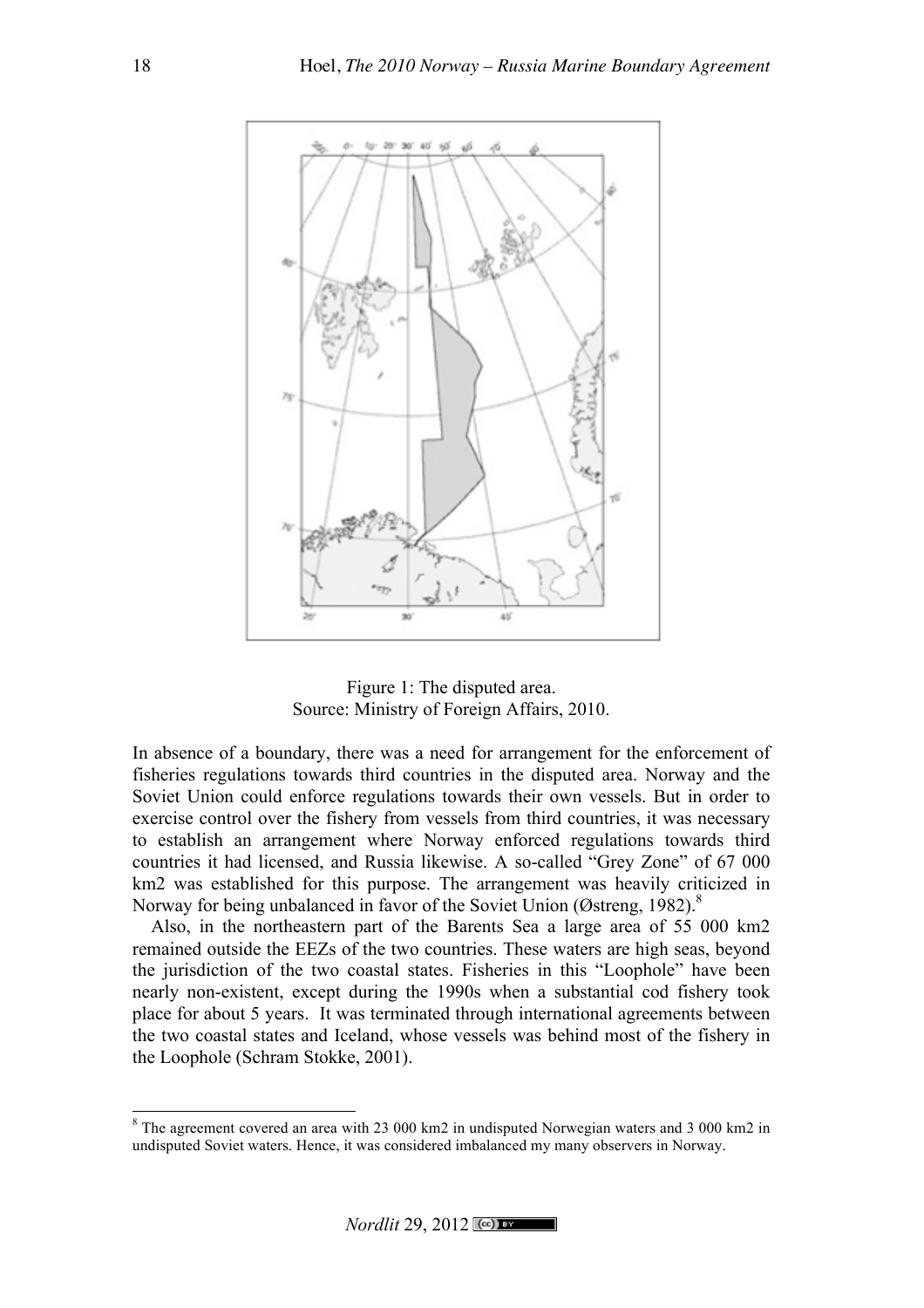The talks over the years had their ups and downs. At the height of the cold war, the small state Norway was skeptical to Soviet intentions. Repeated proposals from the Soviet Union for arrangements that entailed some form of co-management of the disputed area or parts of it were rejected by Norway, who has consistently worked for a clear and unambiguous boundary (Kvalvik, 2004; Churchill and Ulfstein, 1992).

The end of the cold war gradually brought a better climate for negotiating a border. General cooperation between the two countries increased in several respects, and the regional Barents cooperation contributed to enhance the general trust and cooperation among nations in the North. A state visit by President V Putin in 2002 provided a new impetus for reaching an agreement, and an agreements between the foreign ministers J G Støre and S Lavrov in 2006 signalled intensified efforts towards a final agreement.

In 2007 an Agreement on a boundary in the Varangerfjord area (Ministry of Foreign Affairs, 2007)) was adopted, entering into force 9 July 2008. This agreement, building on the 1957 agreement, draws the boundary from the endpoint of the land boundary and 73 km seawards to where the sector and equidistance lines intersect, signaled that something substantial was in works.

In parallel with these developments, Norway and Russia were following up on the provisions in the Law of the Sea Convention regarding the delimitation of their outer continental shelves. Russia, with its enormous Arctic coastline, submitted its information on the geological properties of its continental shelf to the Continental Shelf Commission in 2001, and Norway followed suit in 2006 (CLCS, 2009). The Commission has asked for more information from Russia, who intend to resubmit its geological information in  $2012<sup>9</sup>$ . The commission adopted recommendations on the outer limits of the Norwegian continental shelf in 2009, the first country in the Arctic costal states. The Commission recommendations clarified that the entire Barents Sea is continental shelf and therefore under the jurisdiction of the two.

Also relevant to the process towards and agreed boundary was an increasing international political attention to the Arctic, driven by prospects for natural resources (Brigham, 2011). This led to increasing contact between the coastal states in the region, producing the 2009 Ilulissat Declaration (Anon 2008) stating that the five coastal states to the central Arctic Ocean are committed to the legal framework provided by the Law of the Sea Convention and that they would work for the orderly settlement of any possible overlapping claims.

# **The agreed boundary**

After nearly 40 years of talks, on 27 April 2010 Norway and Russia announced that they had agreed to a boundary in the Barents Sea. The occasion was a state visit by president V Medvedev, and the joint "Joint Statement on maritime delimitation and cooperation in the Barents Sea and the Arctic Ocean" of 27 April 2010 spelled out the broad terms of the agreement. The opening paragraph describes the motivation for the agreement thus:

<sup>&</sup>lt;sup>9</sup> According to a report in Barents Observer, 13 December 2011. http://www.barentsobserver.com/russias-arctic-shelf-bid-90-percent-complete.4997904-116321.html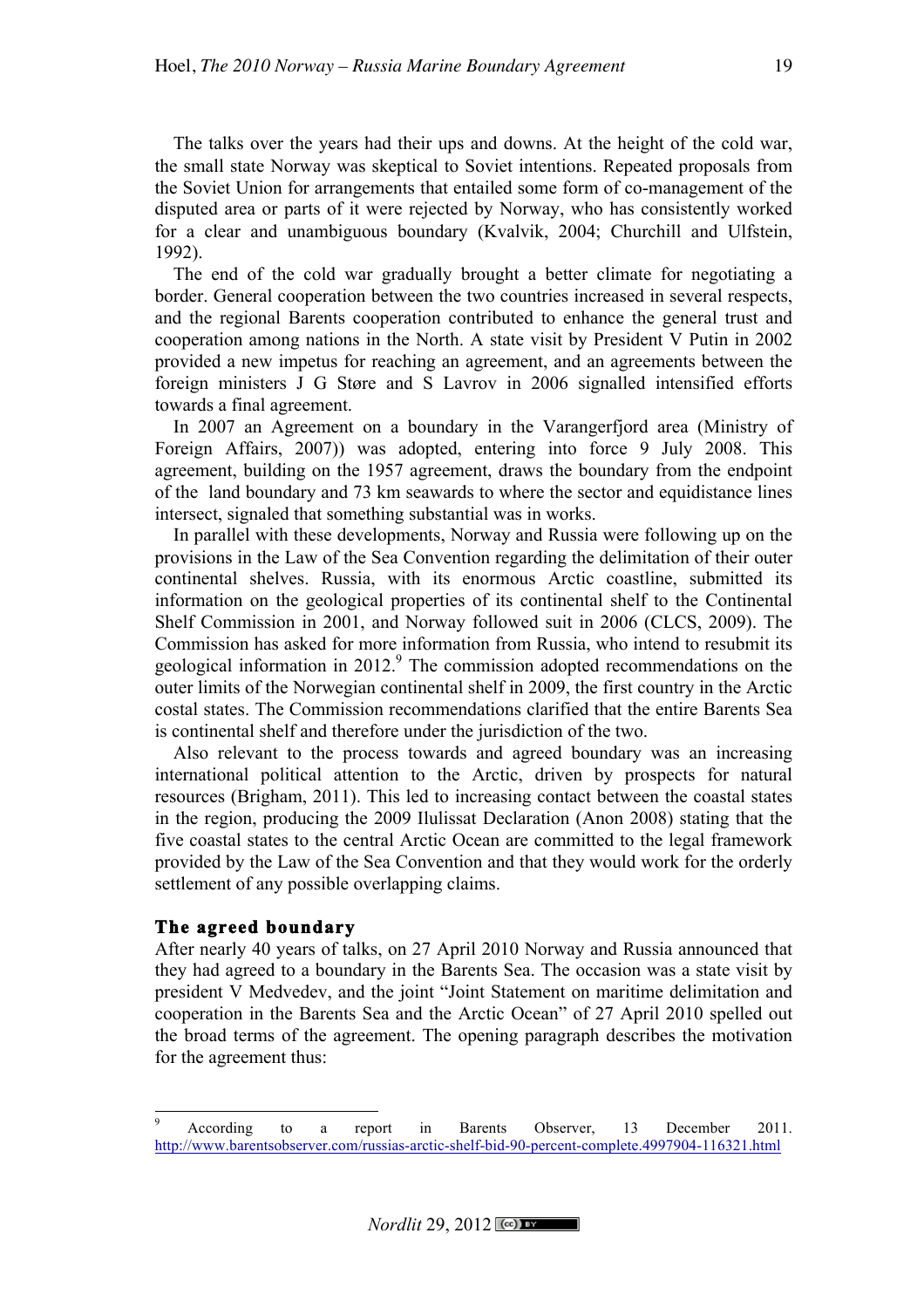Recognising our mutual determination to strengthen our good neighbourly relations, secure stability and enhance cooperation in the Barents Sea and the Arctic Ocean, we are pleased to announce that our negotiating delegations have reached preliminary agreement on the bilateral maritime delimitation between our two countries in these areas, which has been the object of extensive negotiations over the years. $^{10}$ 

The actual agreement was signed by prime minister J Stoltenberg of Norway and prime minister V Putin of Russia in Murmansk on 15 September 2010. The Norwegian Storting debated the agreement during winter 2011 and the Russian Duma in spring. With the conclusion of ratification procedures the agreement entered into force on 7 July 2011.

The agreed boundary divides the disputed area of 175 200 km2 into two equal parts of approximately 87 600 km<sup>2</sup>, with a boundary line 1,680 kilometers long. The total boundary from endpoint of land boundary in Varanger, including the part agreed to in the 2007 agreement (Ministry of Foreign Affairs, 2007), is 1750 kilometers, almost as long as the distance between Oslo and Rome.

The entire Barents Sea is a continental shelf, and while the shelf comes under the jurisdiction of the two states in its entirety, the waters in the area beyond national jurisdiction, the "Loophole", are high seas. The boundary line on the shelf cuts straight through the area beyond national jurisdiction.

The Norwegian Government´s proposition to the Storting seeking the consent to enter into the agreement (Ministry of Foreign Affairs, 2010), states that the agreement builds on international law and the rules of international ocean law on marine boundary delimitation, in particular articles 74 and 83 of Law of the Sea Convention which concerns delimitation of EEZs and continental shelves respectively, requiring states to aim for an equitable result in establishing marine boundaries. Also, a number of international court cases have provided guidance as to methods for delimitation and factors to be taken into account. Particular weight is accorded to geographical properties of coastlines and differences in coastal length (Ministry of Foreign Affairs, 2010, 6). Socioeconomic factors, size of population, etc. are not considered relevant in this regard.

In the Barents Sea, the questions relating to factors and methods were complex, due to the large disputed area, the complex configuration of the respective coastlines, and the existence of a high seas area beyond the EEZs of the two countries. The considerably longer Russian coastline resulted therefore in s westward shift of the boundary in the southern part of the Barents Sea relative to an equidistant line (Ministry of Foreign Affairs, 2010, 6).

A special feature of the agreement is a "special area" to the east of the boundary drawing the EEZ of Russia further to the North than it was without the agreement. This results from Norway consenting to Russian exercise of jurisdiction in an area to the east of the boundary line that would have been within the Norwegian EEZ if the equidistance line were the boundary.<sup>11</sup>

<sup>&</sup>lt;sup>10</sup> Joint Statement on maritime delimitation and cooperation in the Barents Sea and the Arctic Ocean. http://www.regjeringen.no/upload/UD/Vedlegg/Folkerett/100427-FellesuutalelseEngelsk.pdf<br><sup>11</sup> See Ministry of Foreign Affairs, 2010, p. 9, for a map and discussion of this.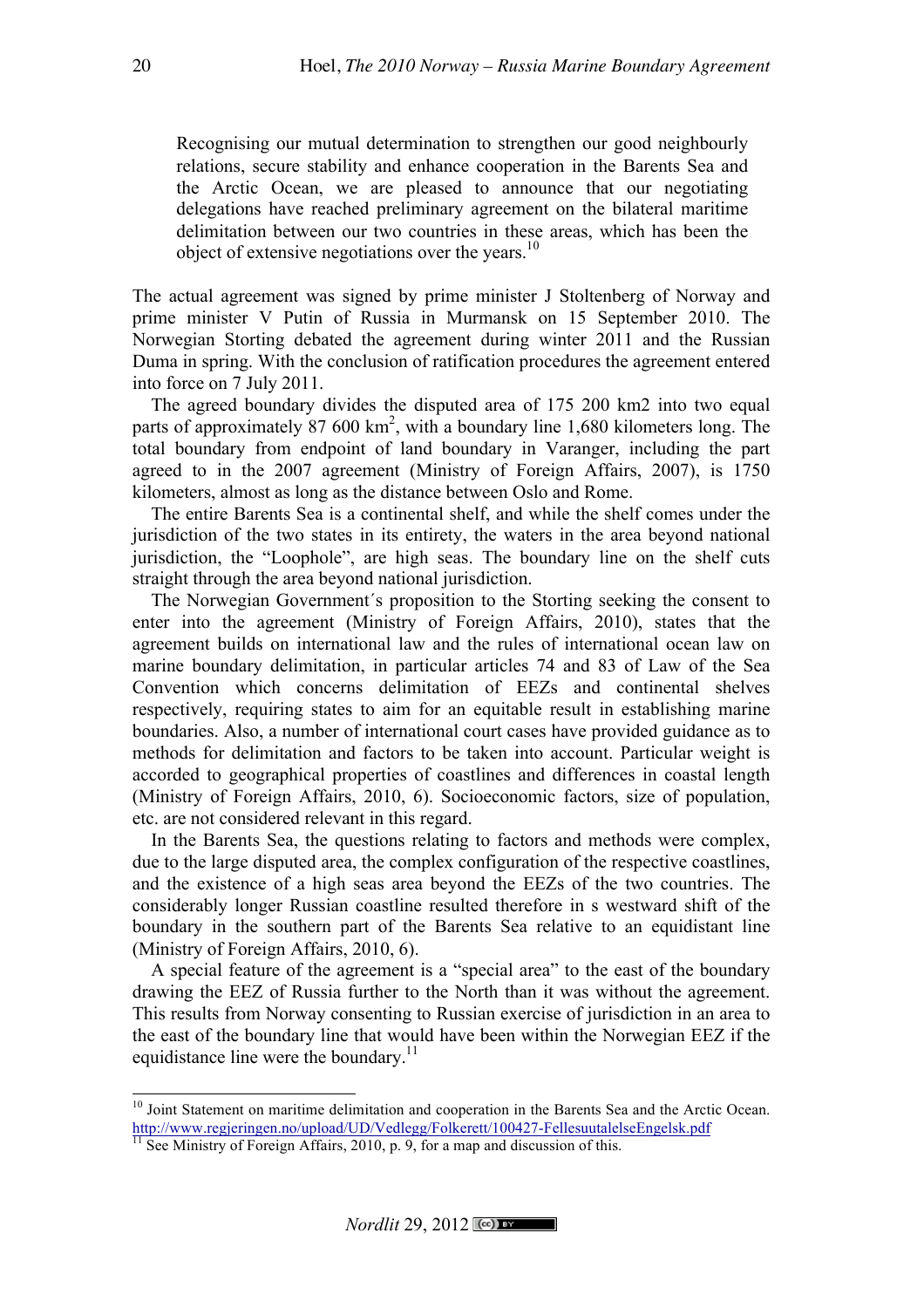

Figure 2: The boundary Source: Ministry of Foreign Affairs, 2010.

The agreed boundary is based on geographical factors, not assumed natural resources. But, as indicated by its title, the agreement is not only a boundary agreement but also a cooperation agreement. It therefore takes a comprehensive approach, spelling out how cooperation on the management of living marine resources and petroleum resources is to be organized.

# **Fisheries**

The Barents Sea is an internationally significant fishing ground, with abundant stocks of a number of fish species and marine mammals. Four fish stocks are considered shared stocks between the two countries: cod, haddock, capelin and Greenland halibut. A number of other species are also harvested in the area, which is important also as a growth area for juvenile herring.<sup>12</sup> The centerpiece of the bilateral cooperation is a Joint Fisheries Commission which has operated since the mid-1970s (Hønneland, 2004).

 $\frac{12}{12}$  Herring is not fished in the Barents Sea, however. One of the world's largest fisheries, the herring fishery takes place along the coast of Norway as well as in the EEZs of the Faroes and Iceland.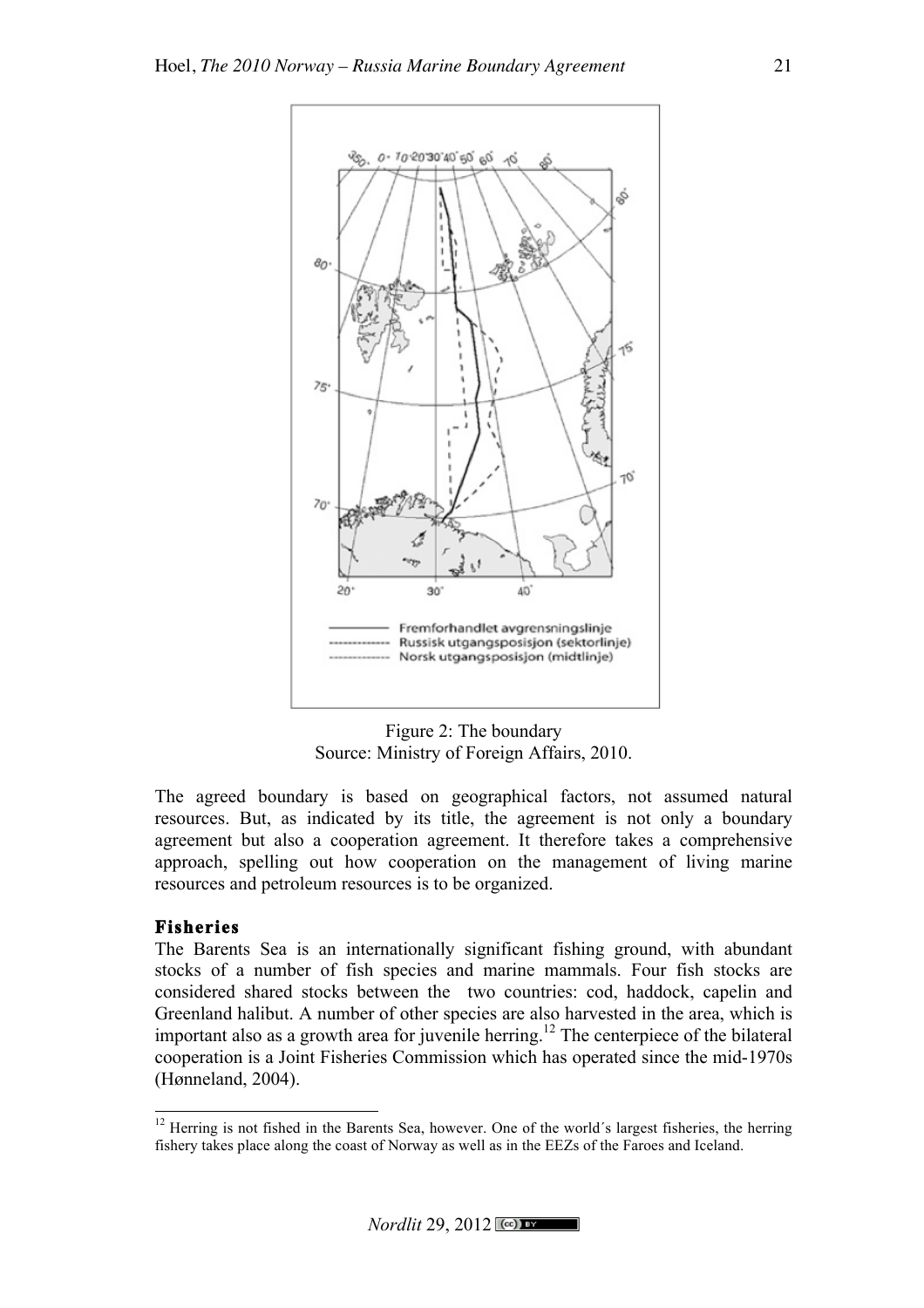The preamble of the agreement specifically notes that Norway and Russia as coastal states have a fundamental interest in and responsibility for the conservation and sustainable management of the living marine resources in the Barents Sea and the Polar Ocean, in accordance with international law.

The provisions of article 4 of the agreement concern fisheries and takes as its point of departure that the agreement shall not harm the respective fishing possibilities of the two parties. It establishes that the fisheries cooperation between the two countries, as laid down in fisheries cooperation agreements from  $1975^{13}$  and  $1976^{14}$ , is to continue, maintaining the relative shares of the shared fish stocks. Also, in managing fisheries, a precautionary approach is to be taken to protect the living marine resources and the marine environment.

Details regarding this are stipulated in an appendix to the agreement. The 1975 and 1976 agreements are to remain in force another 15 years, and will thereafter remain in force for six year periods unless renounced by one of the parties.<sup>15</sup> The appendix also contains provisions on technical aspects of fisheries regulations and the work of the Joint Fisheries Commission.

#### **Petroleum**

The Barents Sea is generally believed to contain substantial amounts of oil and gas. A much-quoted US Geological Survey study from 2008 (USGS, 2008) states the Arctic " accounts for about 13 percent of the undiscovered oil, 30 percent of the undiscovered natural gas, and 20 percent of the undiscovered natural gas liquids in the world. About 84 percent of the estimated resources are expected to occur offshore."16 In the study, the Barents Sea is identified as a region with substantial oil and gas reserves. Until now, however, very little commercial petroleum activity has taken place in the Barents Sea proper; the Snøhvit field off Finnmark county to the southwest of the Barents Sea, which came on stream in 2007, is the closest. The Goliat oil field in the same area is expected to come on stream in 2013. In Russia, great expectations are vested in the Shtokman field, 600 km to the north of Murmansk. This is expected to become one of the largest offshore gas fields in the world (Moe, 2010).

The agreement emphasizes in its preamble that petroleum resources are to be managed effectively. As the case is for fisheries, the agreement contains one article laying out the general provisions, and an appendix with the specifics. The point of the departure of article 5 on petroleum is that where a petroleum deposit straddles the boundary, the provisions in appendix II of the agreement, "Transboundary petroleum deposits", apply. The essence here is that the management and utilization of such deposits are to be based on unitization agreements. The appendix specifies in detail the provisions such unitization agreements are to contain (article 1), and states that disagreements are to be promptly resolved and specifies procedures for that. Article

<sup>&</sup>lt;sup>13</sup> On the establishment of a Joint Fisheries Commission.<br><sup>14</sup> On bilateral cooperation in fisheries management.<br><sup>15</sup> It is common practice for such agreements to have a time frame and procedures for renewal and renouncement.

<sup>&</sup>lt;sup>16</sup> "90 Billion Barrels of Oil and 1,670 Trillion Cubic Feet of Natural Gas Assessed in the Arctic". USGS Press Release 23 July 2008. http://www.usgs.gov/newsroom/article.asp?ID=1980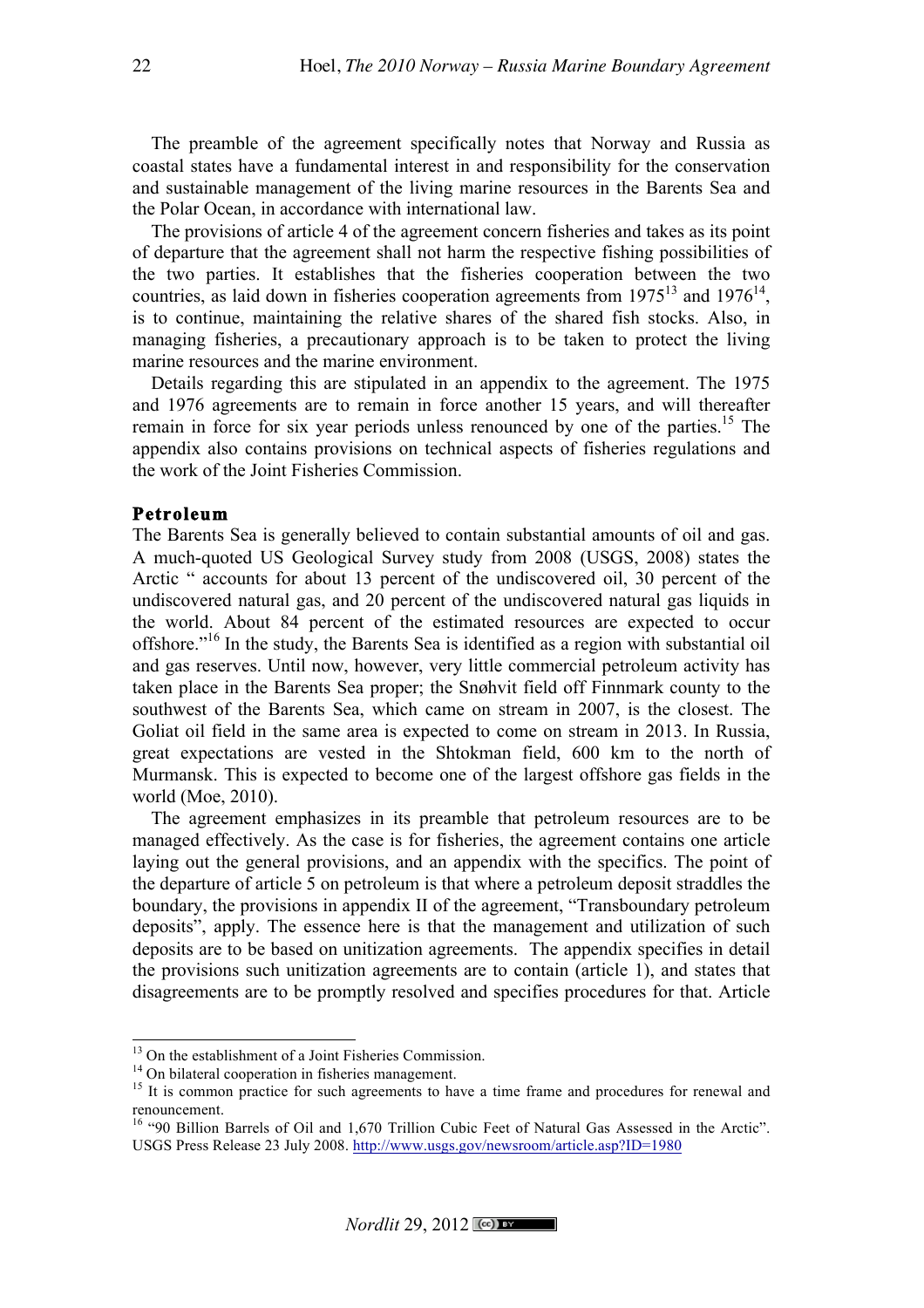5 of the agreement also states that exploitation of deposits straddling the boundary can only be initiated in accordance with the provisions of a unitization agreement.

These provisions build on the Norwegian experience with similar provisions in cooperative arrangements on management and utilization of transboundary petroleum deposits with other countries in the North Sea.

## **The wider significance of the agreement**

The agreement is important in several ways. It is an important contribution to the evolving international law of boundary delimitation, contributing to state practice in this field. Also, as pointed out above, it is politically significant at the global level in demonstrating that such disputes - of which there are some 400 globally (Anderson, 2006) - can be resolved in a peaceful manner. Some observers have predicted that unresolved boundary issues in the Arctic threaten the peace and stability in the region (Borgerson, 2008). But the general experience in the Arctic is that boundaries are settled in a peaceful manner, and in accordance with the provisions of international ocean law (Hoel, 2009). The case at hand here supports this view.

At a regional level, therefore the agreement first of all makes good on promises made by the coastal states to the Arctic Ocean in the  $2008$  Ilulissat Declaration.<sup>17</sup> resolving a boundary issue on the basis of international ocean law. Also, the agreement can provide an example for the resolution of similar issues between other countries in the Arctic and elsewhere.<sup>18</sup>

At the bilateral level the establishment of the boundary paves the way for petroleum development in the formerly disputed area of the Barents Sea. The day after the entry into force of the boundary agreement, on 8 July 2011, the Norwegian Petroleum Directorate initiated seismic surveys in the Norwegian part of the previously disputed area, an activity that will be continued in  $2012<sup>19</sup>$  As regards the fisheries cooperation, the boundary agreement is not likely to entail major changes and the existing arrangements will continue for the foreseeable future.

In recent years, Norway made substantial strides in settling undecided boundaries, entering into agreements with Denmark/Greenland on a boundary between Svalbard and Greenland (2006) (Ministry of Foreign Affairs, 2006), an agreement with the Faroes and Iceland on the future delimitation of the continental shelf in an area in the Norwegian Sea, and making its submission to the Continental Shelf Commission on its extended continental shelf (2006).

The agreement also sets the stage for extended scientific cooperation to address issues relating to integrated oceans management. Scientific cooperation between research institutions in the two countries in fisheries science goes back more than fifty years in time (Haug et al., 2007), and is embedded in the wider international cooperation in marine science in the International Council for the Exploration of the

<sup>&</sup>lt;sup>17</sup> Ilulissat Declaration. http://arctic-council.org/filearchive/Ilulissat-declaration.pdf  $18$  The one major, outstanding bilateral marine boundary between two Arctic countries is in the Beaufort Sea between the US and Canada.<br>19<br>11.500 km

 $19$  11,500 km were covered in 2011. http://www.npd.no/no/Nyheter/Nyheter/2011/Seismikkinnsamling-i-Barentshavet-ost-avsluttet/ In the state budget for 2012, 80 million NOK is dedicated to suveys in the southeastern Barents Sea. http://www.npd.no/no/Nyheter/Nyheter/2011/260-millionar-til-kunnskapsinnhenting-i-nord/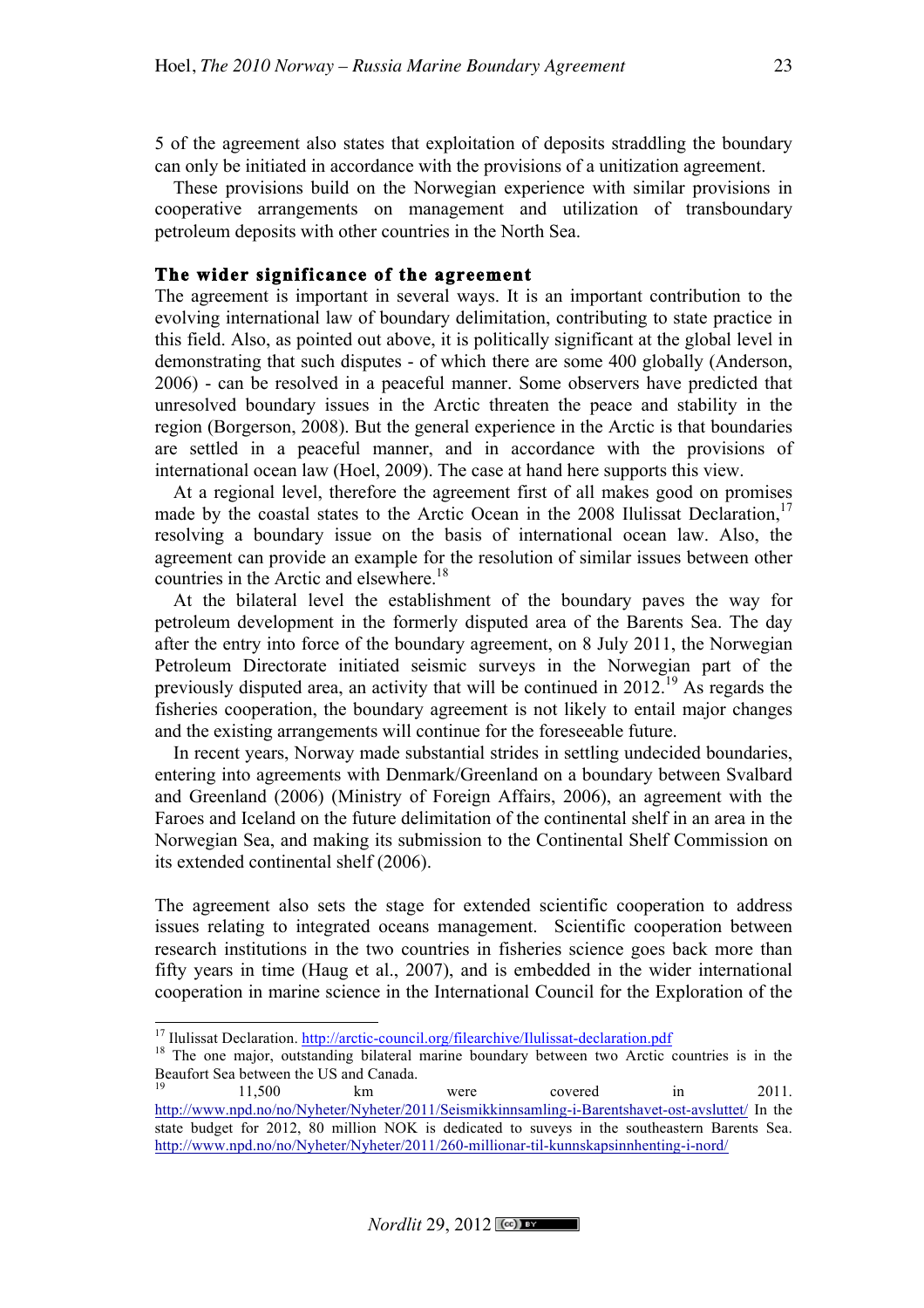Sea. The scientific cooperation has become increasingly ecosystem oriented, producing comprehensive joint reports on the status of the marine environment (Stiansen et al., 2009). While cooperation in fisheries management is well developed, and cooperation on issues relating to the marine environment is evolving, cooperation beyond the scientific aspects of integrated oceans management is complicated.

While Norway´s sovereignty over the Svalbard archipelago, provided for by the 1920 Svalbard Treaty (Ulfstein, 1995), is not disputed, Russia has a different view than Norway on the exercise of the sovereignty (Pedersen, 2006). The boundary agreement states (article 6) that the agreement shall not prejudice rights and obligations under other international treaties to which both Norway and Russia are parties. The view has been raised, that the location of the agreed boundary to the east of the sector line can be read as a Russian acceptance that Svalbard "... can generate normal maritime zones, and that such zones are not prevented by the 1920 Svalbard Treaty" (Henriksen and Ulfstein 2010, 9).

At the domestic level, the importance of the agreement comes in two forms: Politically, the boundary agreement is significant in that it represents a major foreign policy success for the government. One of the most important foreign policy issues over the last decades, and *the* most important issue between Norway and Russia, is resolved. Economically, and in the longer term, the boundary agreement creates a more business friendly environment in the North, paving the way for increasing investments in petroleum-related activities in particular.

# **Conclusions**

The land boundary between Norway and Russia was agreed in 1896 (Nielsen, 2005, 7). 114 years later, also the marine boundary was settled. The area divided between the two coastal states corresponds to an area more than half the size of mainland Norway, rich in natural resources. In recent years the Norwegian government has been busy concluding marine boundaries, and the agreement with Russia represents the apex of these achievements.

In hindsight, it can be no great surprise that the boundary took time to negotiate. Prior to 1990, the Cold War did not provide a negotiating climate conductive to a resolution of the issue. At least as important, before the 2000s there was no need for an agreement (Kvalvik, 2004). Fisheries were well cared for with the existing fisheries regime that was established in the 1970s. However, with an increasing interest in petroleum development in the North in both countries, the need to agree on a boundary and develop associated agreements for how to cooperate on petroleum development became more imminent. Also, the increasing international interest in the Arctic provided a push towards a final resolution of the boundary.

The resulting agreement represents a comprehensive solution to all this, defining a bilateral boundary on the basis of international law, continuing a relatively successful fisheries cooperation, and establishing a regime for how shared petroleum deposits are to be managed. Beyond that, the agreement is also internationally significant in that it demonstrates that Arctic countries work together on the basis of international law, setting important precedence for how similar issues can be resolved.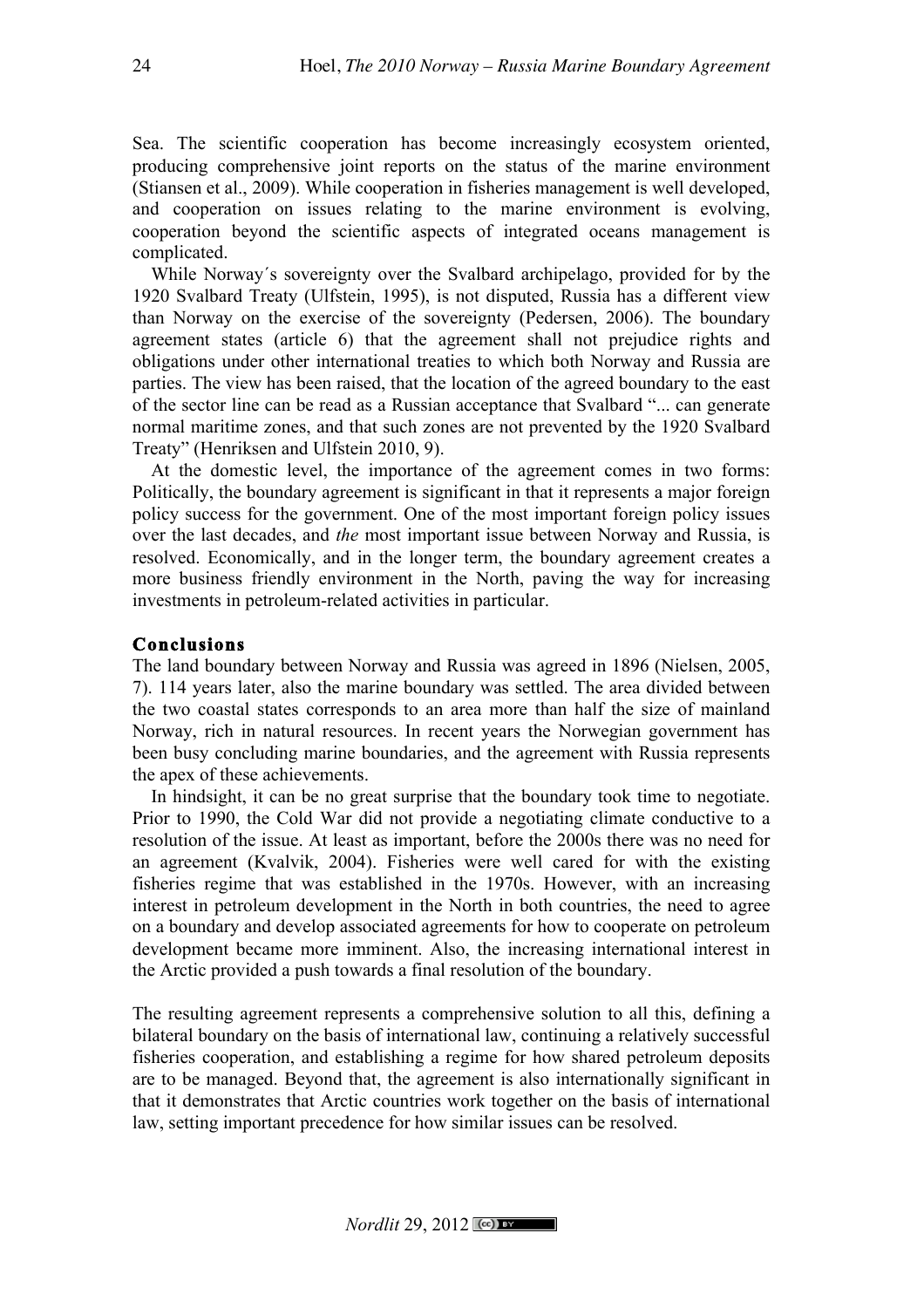## **References**

- D. Anderson, Negotiating maritime boundary agreements, in: Maritime Delimitation, R. Lagoni and D. Vignes (eds.). Dordrecht: Brill, pp. 121-141.
- Anon. 2008: Ilulissat Declaration. http://arctic-council.org/filearchive/Ilulissatdeclaration.pdf
- S.G. Borgerson, Arctic meltdown: the economic and security implications of global warming, in: Foreign Affairs. Vol. 87, 2008, pp. 63–77.
- L. Brigham, Marine protection in the Arctic cannot wait, in: Nature, Vol. 478, 2011, p. 157.
- CLCS (Commission on the Limits of the Continental Shelf) 2009: Summary of the recommendations of the Commission on the Limits of the Continental Shelf in regard to the submission made by Norway in respect of areas in the Arctic Ocean, the Barents Sea and the Norwegian Sea on 27 November 2006. http://www.un.org/Depts/los/clcs\_new/submissions\_files/submission\_nor.htm#Re commendations\_
- R.R Churchill and A. W. Lowe, The Law of the Sea. Manchester: Manchester University Press, 1999.
- R. Churchill and G. Ulfstein, Marine Management in Disputed Areas: The Case of the Ba*rents Sea.* London: Routledge, 1992, pp. 63–65.
- T. Haug, O.A. Misund, H. Gjøsæter and I. Røttingen, Long term bilateral Russian-Norwegian scientific co-operation as a basis for sustainable management of living marine resources in the Barents Sea. Bergen: IMR/PINRO Joint Report Series No. 5, 2007.
- T. Henriksen and G. Ulfstein, Maritime delimitation in the Arctic: The Barents Sea Treaty, in: Ocean Development and International Law. Vol. 42, 2011, pp. 1-21
- A. H. Hoel, Historisk avtale i havet. Morgenbladet, 30 April 2010.
- A. H. Hoel, The High North Legal-Political Regime, in: Security Prospects in the High North: Geostrategic Thaw or Freeze?, S. G. Holtsmark and B. Windsor-Smith (eds.). Rome: NATO Defense College, 2009, pp. 81-101.
- A. H. Hoel, Best practices in fisheries management: experiences from the Norwegian - Russian fisheries cooperation, in: The New Northern Dimension of the European Neighborhood, P. Alto, H. Blakkisrud and H. Smith (eds.). Brussels: Center for European Policy Studies, 2008, pp. 54-70.
- G. Hønneland, Russian Fisheries Management. The Precautionary Approach in Theory and Practice. Leiden/Boston: Martinus Nijhoff Publishers, 2004.
- International Hydrographic Organization, Limits of Oceans and Seas. Special Report No. 23, 1953. On file with author.
- I. Kvalvik, I. Assessing the delimitation negotiations between Norway and the Soviet Union/Russia, in: Acta Borealia, Vol. 21, 2004, pp. 55-78.
- Ministry of Foreign Affairs 2010: Prop. 43 S. (2010-2011) Samtykke til ratifikasjon av overenskomst av 15. September 2010 mellom Norge og Russland om maritim avgrensning og samarbeid i Barentshavet og Polhavet.
- http://www.regjeringen.no/nb/dep/ud/dok/regpubl/prop/2010-2011/prop-43-s-20102011.html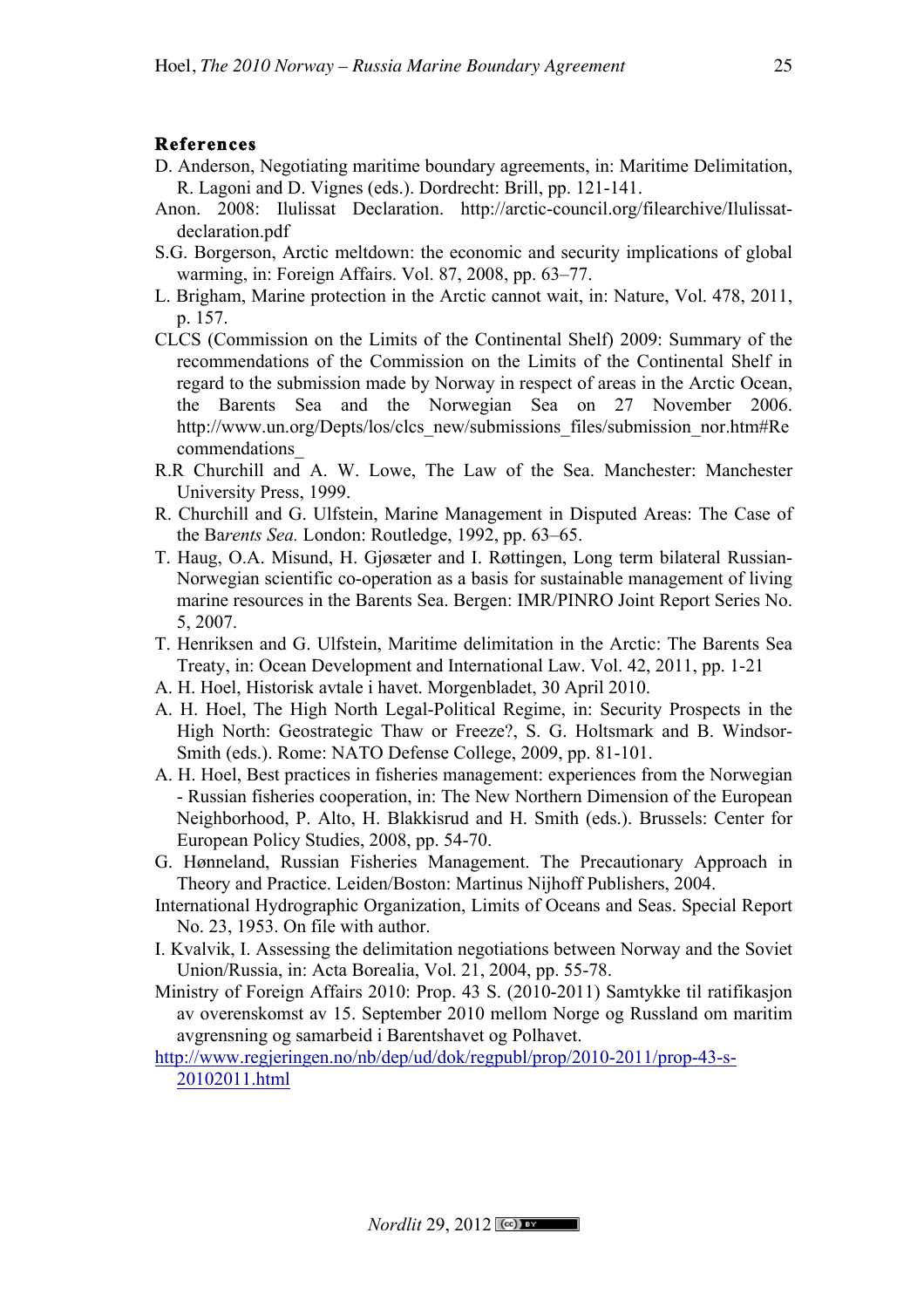- Ministry of Foreign Affairs 2007: St.prp. nr. 3 (2007-2008): Om samtykke til ratifikasjon av overenskomst av 11 juli 2007 mellom Norge og Russland om den maritime avgrensning i Varangerfjordområdet.
- Ministry of Foreign Affairs 2006: St.prp. nr. 51 (2005-2006) Om samtykke til inngåelse av overenskomst av 20 februar 2006 mellom Norge og Danmark med Grønlands landsstyre om avgrensning av kontinentalsokkelen og fiskerisonene i området mellom Grønland og Svalbard.
- A. Moe, Russian and Norwegian Petroleum Strategies in the Barents Sea, in: Arctic Review of Law and Politics, Vol. 1, 2010, pp. 225-248.
- J.P Nielsen, Some reflections on the Norwegian Russian border and the evolution of state borders in general, in: J. P. Nielsen and T. Jackson, Russia - Norway. Physical and symbolic borders. Moscow: Languages of Slavonic Cultures, 2005, pp. 7-16.
- W. Østreng, Norway's law of the sea policies in the 1970's, in: Ocean Development and International Law. Vol. 11, No. 2, 1982, pp. 69-93
- T. Pedersen, The Svalbard shelf controversy: legal disputes and political rivalries, in: Ocean Development and International Law. Vol 37, 2006, pp. 339-358.
- Petroleum Directorate, Petroleumsressursene på norsk sokkel 2011. http://www.npd.no/Global/Norsk/3- Publikasjoner/Ressursrapporter/Ressursrapport-

2011/Ressursrapporten%202011.pdf

- E. Sakshaug, G. Johnsen and K. Kovacs (eds.), Ecosystem Barents Sea. Trondheim: Tapir akademisk forlag 2009.
- O. Schram Stokke (ed.), Governing High Seas Fisheries: The Interplay of Global and Regional Regimes. Oxford: Oxford University Press 2001.
- J. E. Stiansen, O. Korneev, O. Titov, P. Arneberg (eds.) 2009: Joint Norwegian Russian Environmental Status 2008 – Report on the Barents Sea Ecosystem.

http://www.imr.no/filarkiv/2009/12/imr-pinro\_2009-3\_til\_web.pdf/nb-no

- K. Sunnanå, Tilstanden i økosystem Barentshavet, in: Havforskningsrapporten 2011. Bergen: Institute of Marine Research, 2011.
- P. Tresselt, P. Norsk-sovjetiske forhandlinger om avgrensning av kontinentalsokler og økonomiske soner, i: Internasjonal Politikk. Vol. 46, 1988, pp. 75–94.
- G. Ulfstein, The Svalbard Treaty. Oslo: Universitetsforlaget 1995.
- P. Wassmann, M. Reigstad, T. Haug, B. Rudels, M.L. Caroll, H. Hop, G.W. Gabrielsen, S. Falk-Petersen, S.G. Denisenko, E. Araskevich, D. Slagstad, and O. Pavlova, Food webs and carbon flux in the Barents Sea, in: Progress in Oceanography. Vol. 71, 2006, pp. 232-287.
- USGS 2008: Circum-Arctic resource appraisal: Estimates of undiscovered oil and gas North of the Arctic Circle. USGS Fact Sheet 2008-3049 2008. http://pubs.usgs.gov/fs/2008/3049/fs2008-3049.pdf